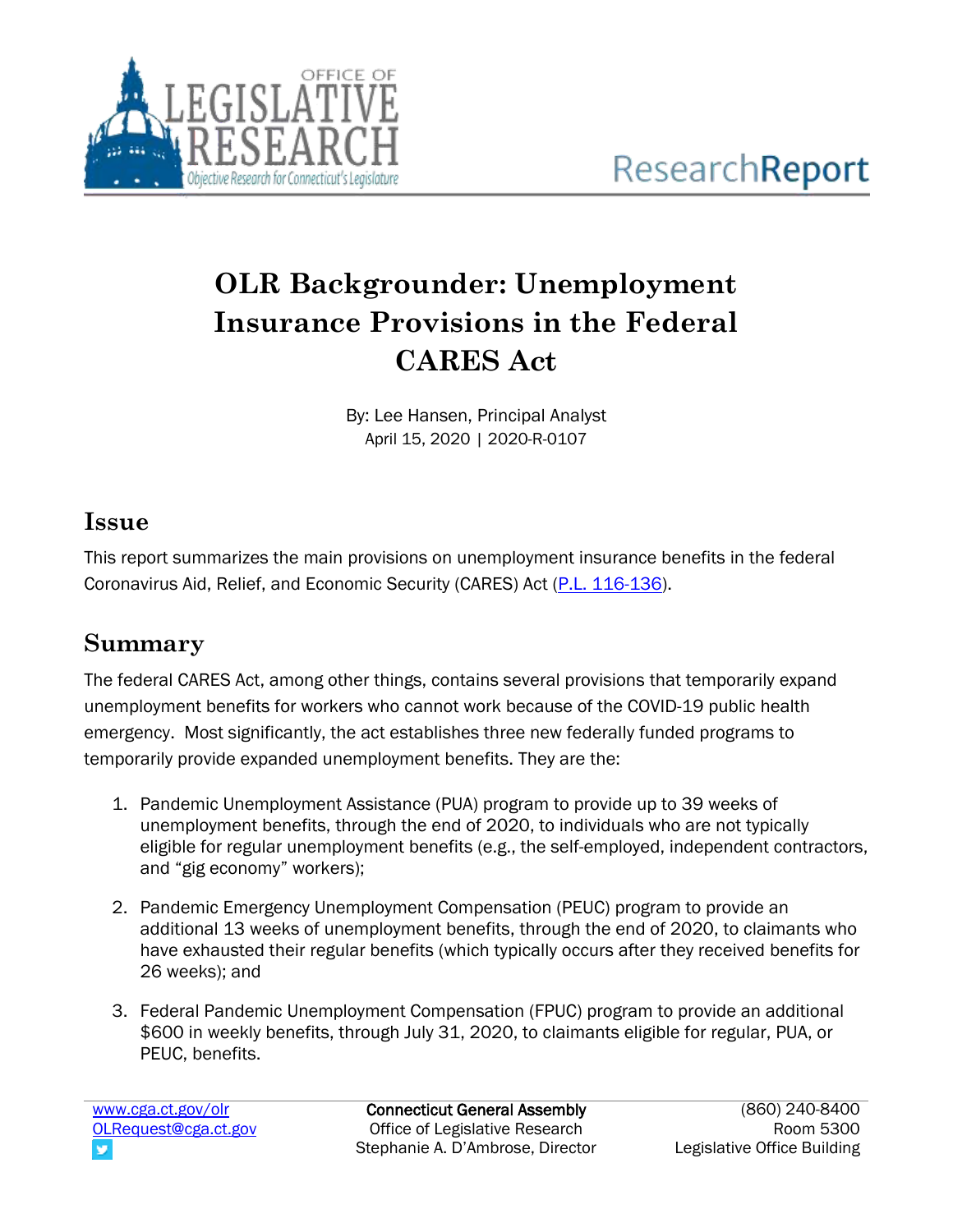In addition, the act provides states with 100% federal funding for (1) their claimants' first week of unemployment benefits and (2) the unemployment benefits paid under the state's short-time compensation (i.e., shared work) program. It also provides 50% federal funding for unemployment benefits paid to employees of "reimbursing" employers, such as the state and municipalities.

The act also gives state unemployment systems greater flexibility in their personnel practices by temporarily allowing them to take steps such as using temporary staff and rehiring retirees.

## **Pandemic Unemployment Assistance (§ 2102)**

## *Benefit Eligibility*

The act establishes a new pandemic unemployment assistance (PUA) benefit for "covered individuals" who are ineligible for regular or extended unemployment benefits, including those who have exhausted their rights to these benefits or the PEUC benefits established by the act (see below). The PUA benefit is not available to individuals who can telework or are receiving paid sick leave or other paid leave benefits.

Covered individuals can qualify in one of two ways. In the first, they must self-certify that they are able and available to work, but they are unemployed, partially employed, or unable or unavailable to work due to one of the following reasons:

- 1. they have been diagnosed with COVID-19 or are experiencing COVID-19 symptoms and seeking a medical diagnosis;
- 2. a member of their household has been diagnosed with COVID-19;
- 3. they are caring for a family or household member diagnosed with COVID-19;
- 4. a child for whom they have primary caregiving responsibility cannot attend school or another facility that is closed as a direct result of the COVID-19 public health emergency, and the school or facility is required for the individual to work;
- 5. they cannot reach their place of employment because a (a) quarantine was imposed as a direct result of the COVID-19 public health emergency or (b) health care provider advised them to self-quarantine due to concerns related to COVID-19;
- 6. they were scheduled to begin employment and do not have a job or cannot reach the job as a direct result of the COVID-19 public health emergency;
- 7. they have become the breadwinner or major support for a household because the head of the household died as a direct result of COVID-19;
- 8. they must quit their job as a direct result of COVID-19;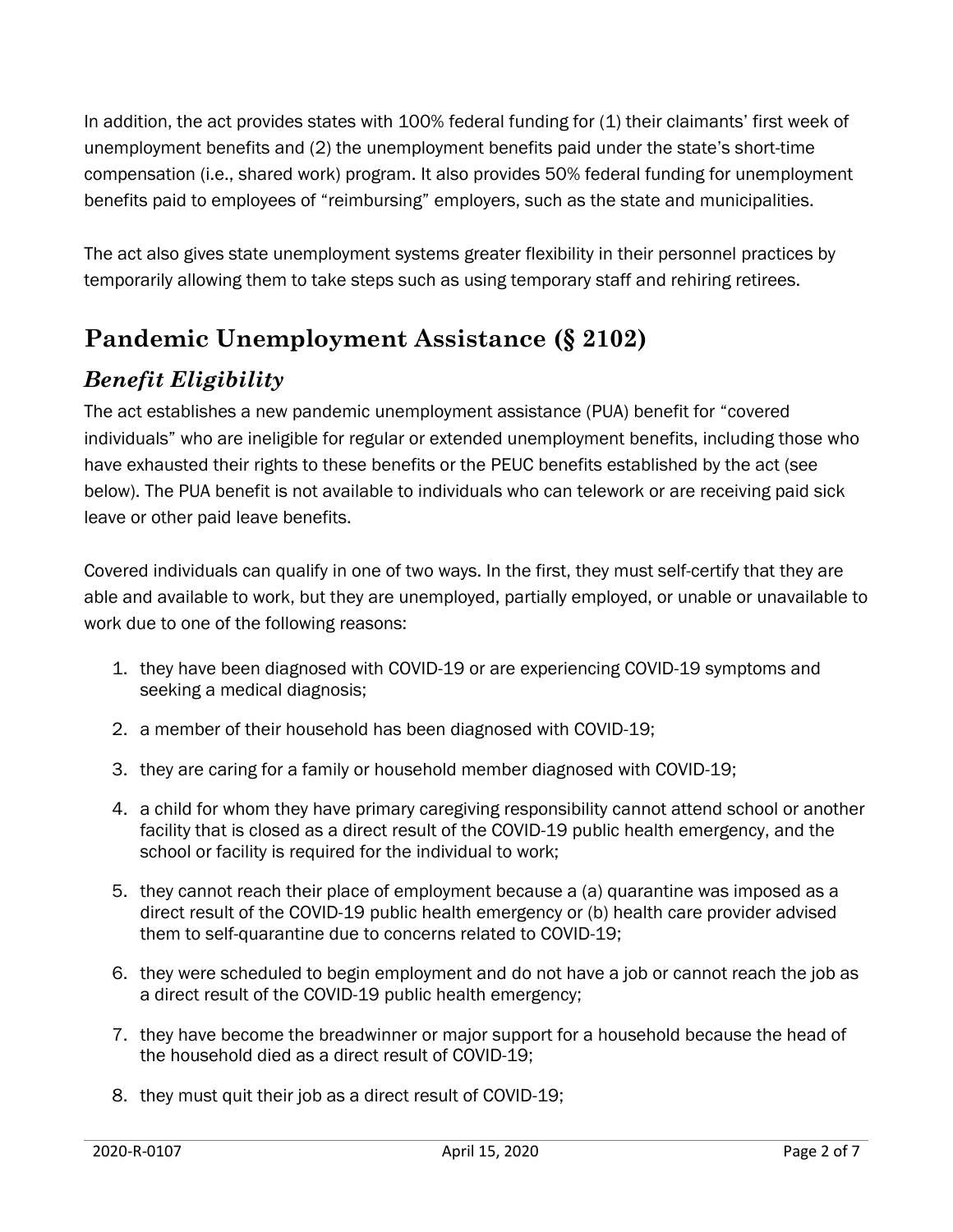- 9. their place of employment closed as a direct result of the COVID-19 public health emergency; or
- 10.they meet any additional criteria the labor secretary establishes.

In the second, they must self-certify that they are (1) self-employed (including independent contractors and "gig" workers), (2) seeking part-time employment, (3) do not have a sufficient work history, or (4) otherwise would not qualify for regular unemployment or extended benefits under state or federal law or the new PEUC. They must also certify that they are unemployed, partially employed, or unable or unavailable to work due to one of the 10 reasons listed above.

The PUA benefit is available for weeks of unemployment, partial unemployment, or inability to work that begin between January 27, 2020, and December 31, 2020.

#### *Benefit Amount and Duration*

The act generally requires a covered individual's weekly PUA benefit to be calculated using the same method the individual's state uses to determine regular unemployment benefits, but it cannot be less than 50% of the average regular unemployment benefit. It must be correspondingly increased with any subsequent weekly benefit increases.

The act limits the duration of a covered individual's PUA benefits to 39 weeks, including any weeks that the individual received regular or extended unemployment benefits. However, if the maximum duration of extended benefits is subsequently increased, the act's 39-week cap must also be increased correspondingly.

## *Funding*

The act requires the labor secretary to provide the PUA benefits through agreements with states that, in his judgment, have adequate systems for administering the benefits through existing state agencies. Once a state has entered into an agreement, the act provides 100% federal funding for the PUA benefits and any additional administrative expenses that the state incurs to administer them, including those necessary to process applications online or by telephone.

## **Pandemic Emergency Unemployment Compensation (§ 2107)**

The act establishes a Pandemic Emergency Unemployment Compensation (PEUC) program to provide claimants with an additional 13 weeks of unemployment benefits once they have exhausted their regular benefits (i.e., after receiving 26 weeks of benefits).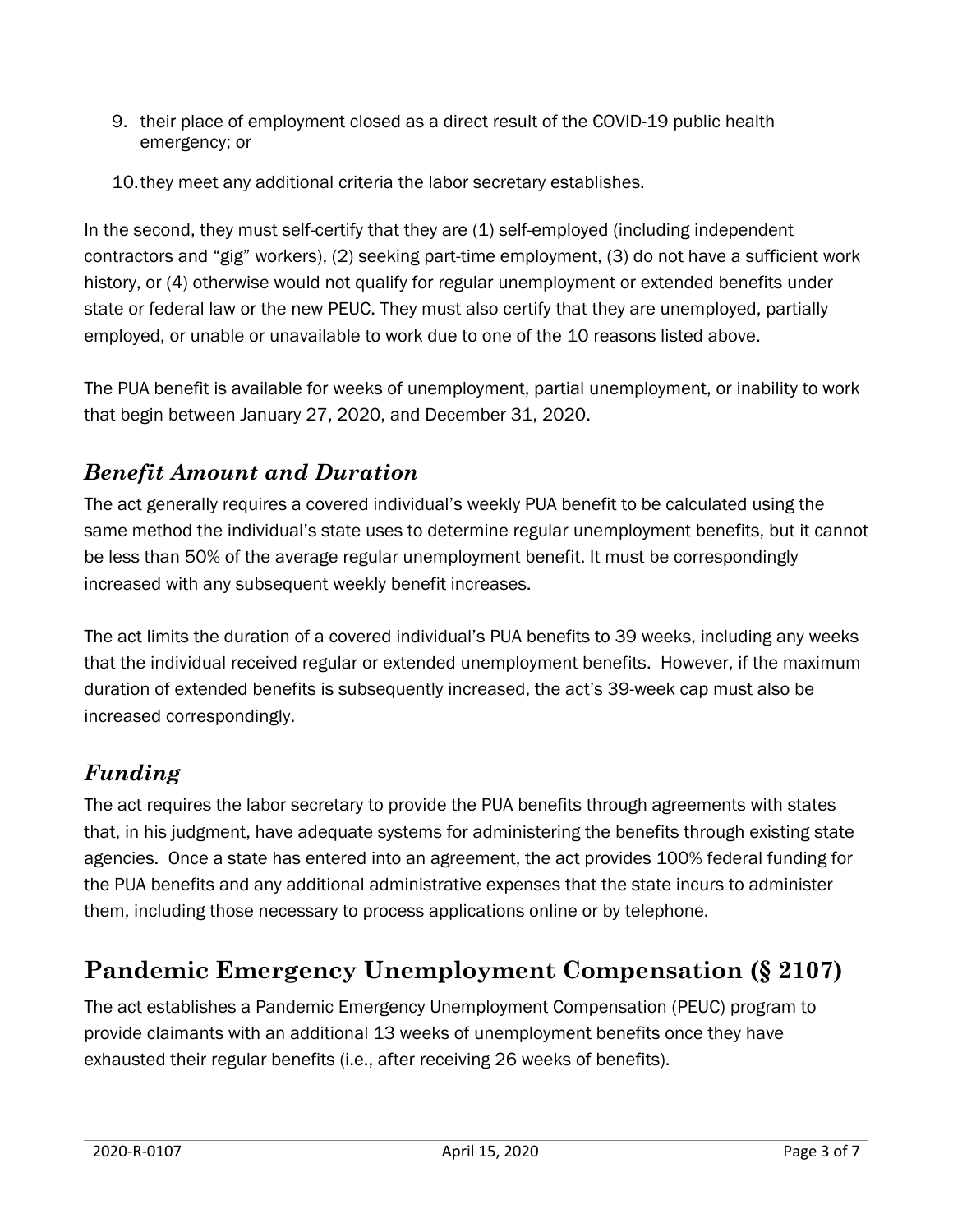#### *Eligible Claimants*

To participate in the program, a state must enter into an agreement with the labor secretary. The agreement must provide that the state will pay PEUC benefits to claimants who:

- 1. have exhausted their rights to regular unemployment compensation for a benefit year that ends on or after July 1, 2019;
- 2. have no rights to regular unemployment benefits from another state or under any other federal law;
- 3. are not receiving benefits under Canada's unemployment law; and
- 4. are able to work, available to work, and actively seeking work.

Under the act, claimants are deemed to have exhausted their rights to regular unemployment benefits when (1) no benefit payments can be made because the claimant has received all regular benefits available based on his or her employment or wages during his or her base period or (2) the claimant's right to benefits has ended due to the expiration of the benefit year for the benefits.

The act also requires states to be flexible about the requirement for a claimant to be actively seeking work if a claimant cannot search for work because of COVID-19 (e.g., illness, quarantine, or movement restrictions).

#### *Benefit Amount*

The act requires that PEUC agreements provide claimants with weekly PEUC benefits that equal their regular unemployment benefits, plus the amount of the FPUC benefit (\$600). It caps an individual claimant's PEUC benefits at 13 times the claimant's average weekly benefit amount, including the FPUC payment.

The same terms and conditions that apply to regular benefits under state law also apply to claims for PEUC benefits, unless they are otherwise inconsistent with the act or subsequent regulations or operating instructions issued by the labor secretary.

## *Funding*

The act generally requires the federal government to reimburse states that have an agreement for 100% of the PEUC benefits paid to claimants and any additional administrative expenses that the state incurs because of the agreement.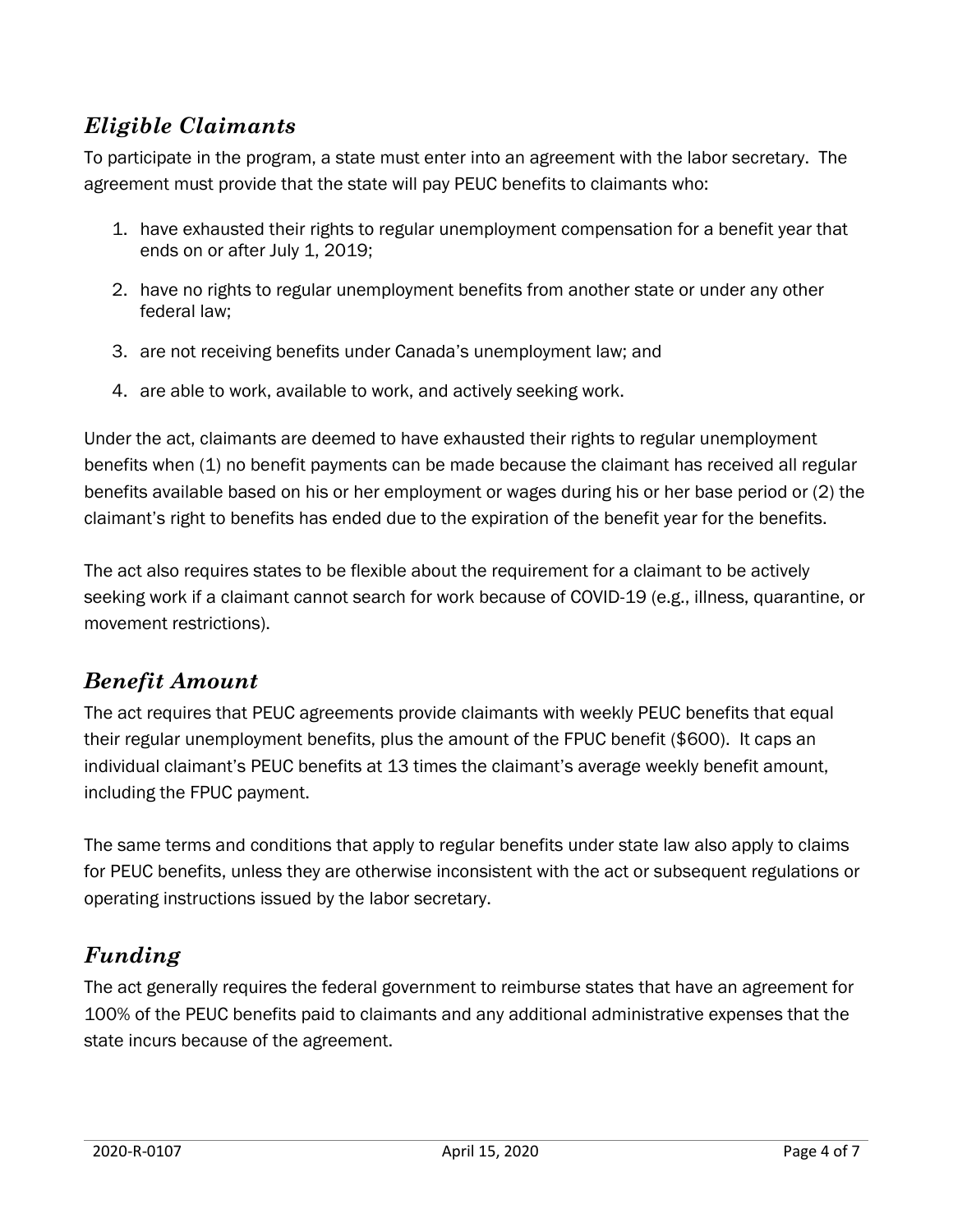However, if a state changes how it determines its regular unemployment benefits in a way that shortens their duration or decreases their value below their levels on January 1, 2020, the agreement ceases to apply.

#### *Fraud and Overpayments*

The act makes individuals who fraudulently receive PEUC benefits ineligible for additional PEUC benefits and subject to federal prosecution. Individuals who receive PEUC benefits to which they are not entitled (through fraud or otherwise) must repay the benefits. The state agency administering the benefits must recover the overpayments through reductions in the individual's PEUC or regular unemployment benefits over the course of three years. However, a state may waive the repayment requirement if it finds that  $(1)$  the payment was not the individual's fault and  $(2)$ repayment would be contrary to equity and good conscience. States must provide claimants accused of fraud or receiving overpayments with an opportunity for a hearing and a review of the determination in the same way that the state's unemployment law provides.

# **Federal Pandemic Unemployment Compensation (§ 2104)**

The act establishes a federal pandemic unemployment compensation (FPUC) program to provide claimants with \$600 in weekly FPUC benefits in addition to their regular, PUA, or PEUC benefits. To participate in the program, a state must enter into an agreement with the labor secretary. The agreement must require the state to provide claimants with the regular unemployment benefits they are entitled to under state law, plus an additional \$600 in weekly FPUC benefits. Benefit availability covers weeks of unemployment between the date the state enters an agreement and July 31, 2020.

Under the act, the federal government must reimburse states that have an agreement for 100% of the FPUC benefits paid to claimants and any additional administrative expenses that the state incurs because of the agreement. However, if a state changes how it determines its regular unemployment benefits in a way that shortens their duration or decreases their value below their levels on January 1, 2020, the agreement ceases to apply.

States can pay claimants the FPUC benefit with their regular or PUA unemployment benefits, or in a separate payment, but on the same weekly basis. Under the act, the FPUC benefit payments a claimant receives must be disregarded when determining income eligibility for Medicaid and the Children's Health Insurance Program (CHIP).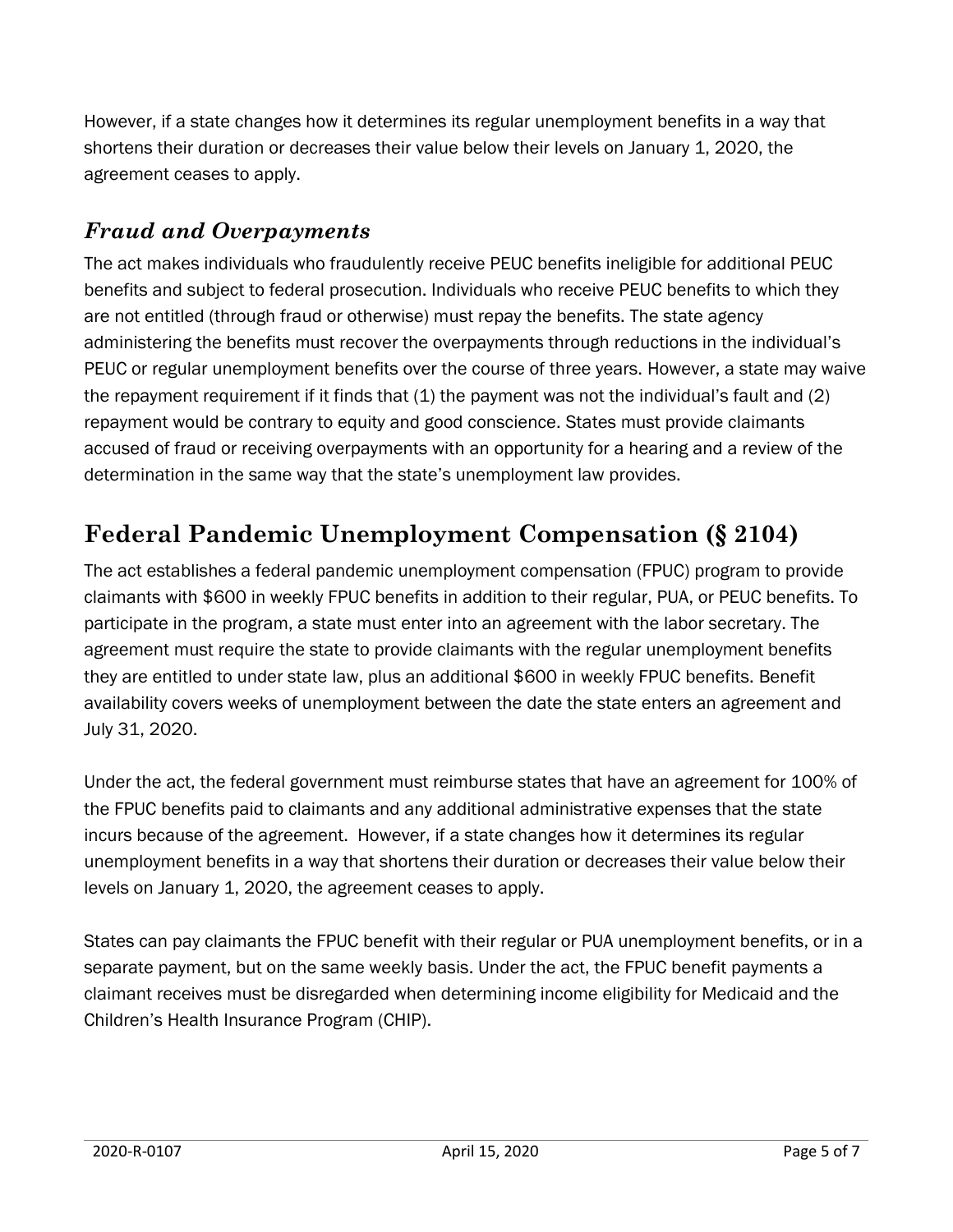#### *Fraud and Overpayments*

The act makes individuals who fraudulently receive FPUC benefits ineligible for additional FPUC benefits and subject to federal prosecution. It includes the same provisions for recovering or waiving overpayments as the act provides for PEUC.

## **Federal Funding for First Week of Benefits (§ 2105)**

The act establishes a program to provide states with 100% federal funding for their claimants' first week of unemployment benefits. To participate, a state must enter into an agreement with the labor secretary and its state law must not require a one-week waiting period for claimants (Connecticut does not require a waiting period).

Federal funding through the program will cover the total amount of regular benefits the state pays to claimants for their first week of regular unemployment, plus any additional administrative expenses that the state incurs because of the agreement. The funding applies to weeks of unemployment that begin between the date the state enters into the agreement and December 31, 2020.

The same fraud and overpayment recovery provisions apply as in the PEUC program.

## **Federal Funding for Shared Work Programs (§ 2108)**

The act provides 100% federal funding for unemployment benefits paid under a state's short-time compensation (i.e., shared work) program. The funding is available for weeks of unemployment that begin between March 27, 2020, and December 31, 2020. The act (1) caps the funding for each individual claimant at 26 times the claimant's regular unemployment benefits and (2) prohibits states from using the funding to provide benefits to seasonal, temporary, or intermittent employees.

In general, [shared work programs](https://www.ctdol.state.ct.us/progsupt/bussrvce/shared_work/) allow employers to reduce their employees' work hours in lieu of layoffs. The affected employees receive a proportionally reduced unemployment benefit, which still gives them a greater total income than if they had been laid off with a full unemployment benefit. By remaining employees, they also maintain their fringe benefits (e.g., health insurance).

#### *Federal Grants for Administering Shared Work Programs (§ 2110)*

The act allocates \$100 million of federal funds for grants to help states administer their shared work programs. The grants must be apportioned to the states based on each state's wages subject to federal unemployment taxes.